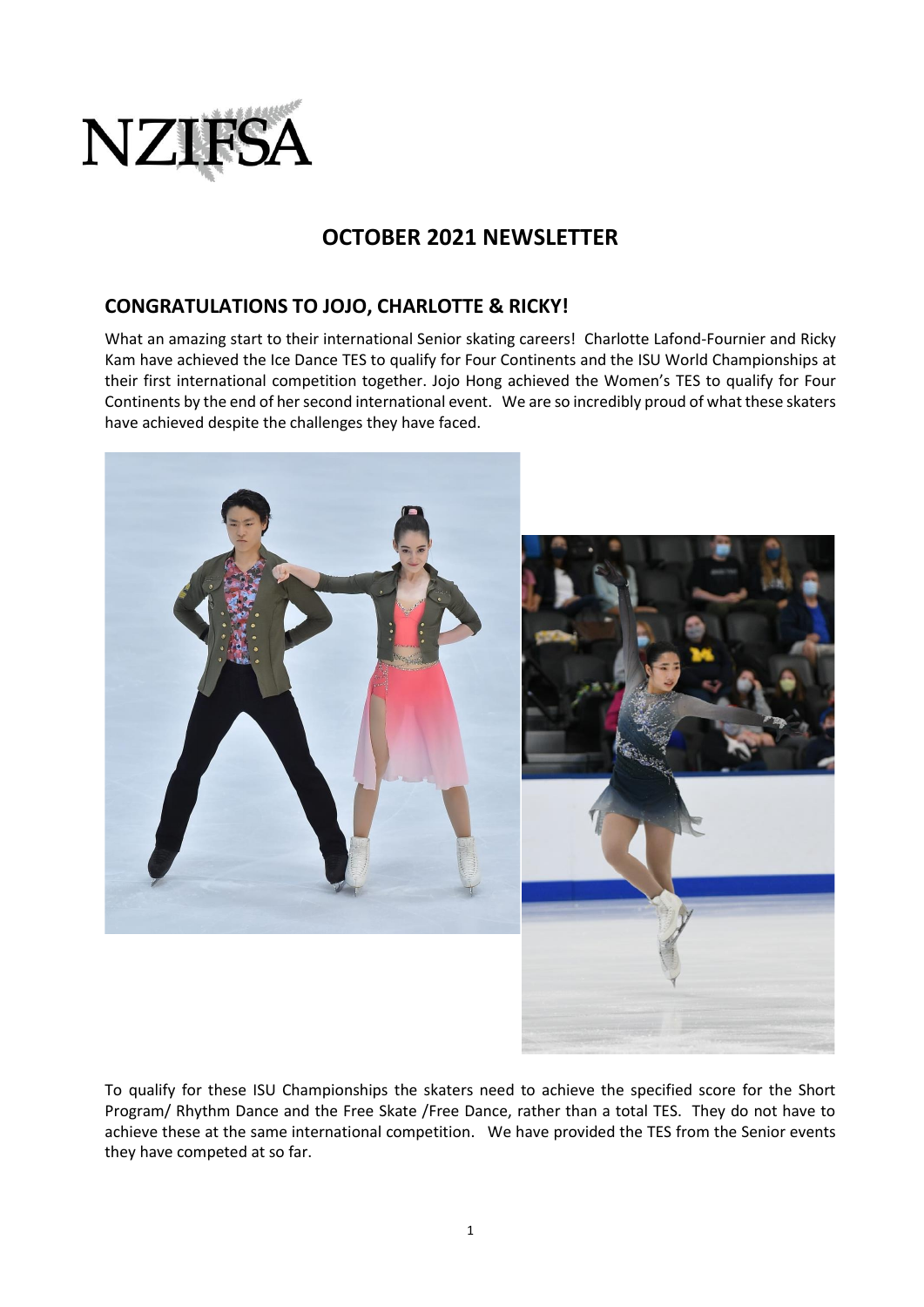#### Charlotte Lafond-Fournier & Ricky Kam's TES at the following competitions

|                                                       | Minimum RD TES   | Minimum FD TES   |
|-------------------------------------------------------|------------------|------------------|
|                                                       | $4C's = 28.00$   | $4C's = 44.00$   |
|                                                       | Worlds = $33.00$ | Worlds = $47.00$ |
| Autumn Classic International, Montreal, Canada, 16-19 | 35.83            | 50.54            |
| September 2021                                        |                  |                  |
| Nebelhorn Trophy, Oberstdorf, Germany, 22-25          | 35.70            | 51.07            |
| September 2021                                        |                  |                  |

#### Jojo Hong's TES at the following competitions

|                                                        | Minimum SP TES   | Minimum FS TES   |
|--------------------------------------------------------|------------------|------------------|
|                                                        | $4C's = 23.00$   | $4C's = 40.00$   |
|                                                        | Worlds = $30.00$ | Worlds = $51.00$ |
| Cranberry Cup International, Norwood, USA 11-16 August | 22.90            | 43.42            |
| 2021                                                   |                  |                  |
| Nebelhorn Trophy, Oberstdorf, Germany, 22-25           | 28.27            | 50.00            |
| September 2021                                         |                  |                  |

As you can see, Jojo is so very close to achieving the minimum TES for the ISU World Championships and we hope to be able to celebrate her achieving this in the near future.

#### **From Ricky Kam**

The past year has definitely been a challenge for us.

I initially arrived in Canada two weeks before the beginning of the pandemic, and the first few months we weren't able to skate, so we had to train off ice with dance classes, Pilates, workout, yoga and such all via zoom from home.

It was especially tough mentally, training through the pandemic in and out of lockdown meant that with just a short notice any day could be our last training day. It was hard to stay motivated with this constant uncertainty, but we managed to keep pushing through.

As a new team we wanted to get as much experience and compete as much as we could, but with the borders having been remained closed in Canada until just last month, this meant that I was unable to return to train in Montreal if we wanted to compete at earlier events.

It was a great experience for us to compete at Nebelhorn trophy and we are very happy with our back to back performances at our first two internationals. We are now again in the process of continuing to upgrade and grow our programs for the rest of the season and we hope to make a greater performance at ISU championship events at the end of the season!

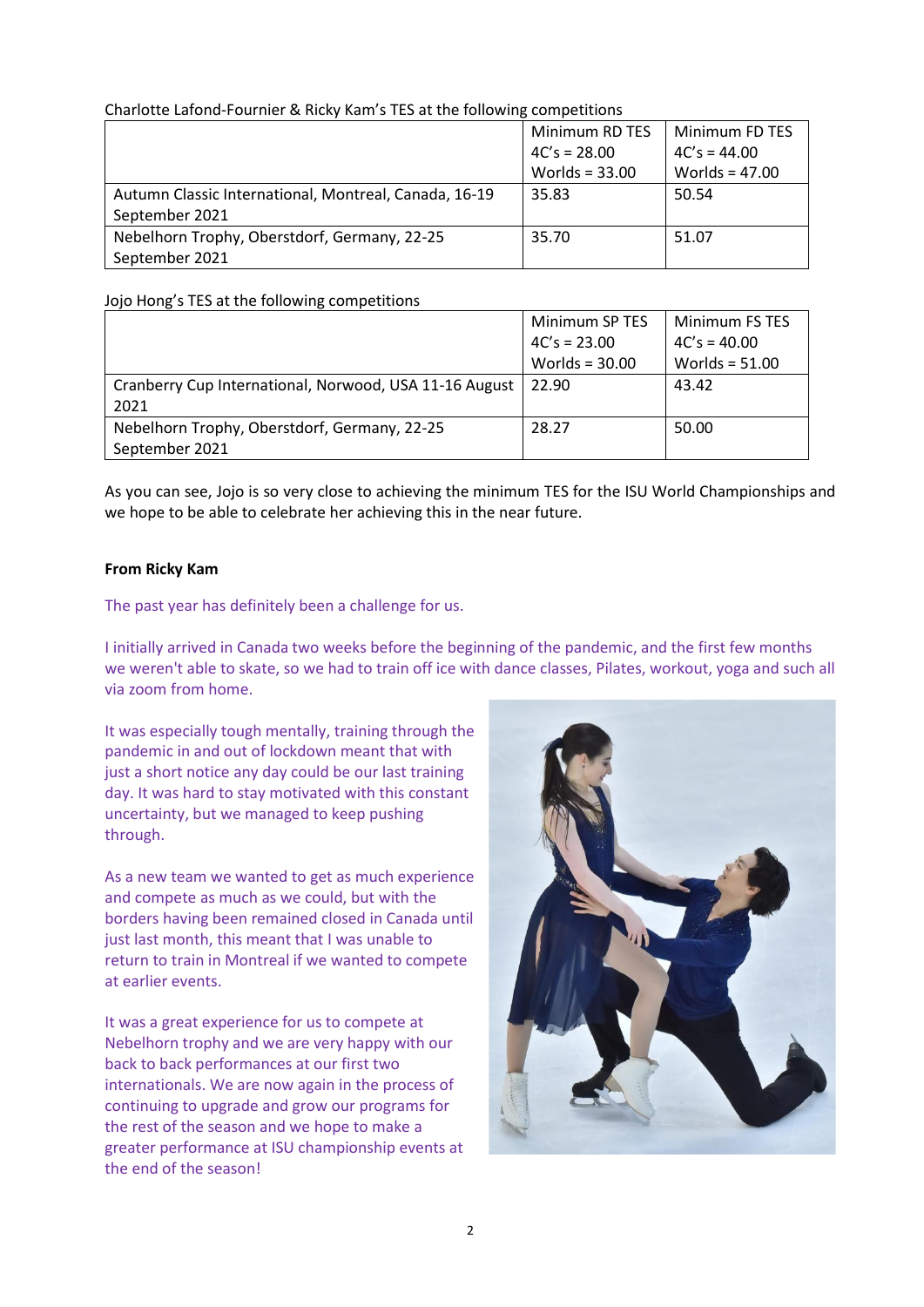# **SANDRA WILLIAMSON-LEADLEY IS CURRENTLY BACK IN HOSPITAL**

Sandra has ended up back in hospital a couple of times lately having had a relapse of the condition that put her in hospital at the start of the year. It seems that she will be in and out of hospital for a while for ongoing treatment. She is still very interested in keeping in touch with what is happening in the wider skating world but may need to limit her screen time. To help manage her workload it would be appreciated if you could please copy [ceo@nzifsa.org.nz](mailto:ceo@nzifsa.org.nz) into emails related to skater development just for the time being.

I am sure you will all join us in wishing Sandra a speedy recovery.

# **OUR 2021 NATIONAL CHAMPIONSHIPS HAVE BEEN CANCELLED**

As per the email to members on 7 October, the 2021 New Zealand Ice Figure Skating Championships are cancelled. This decision followed meetings, firstly with coaches and then with club representatives on Tuesday 5 October, to discuss the latest Government Alert Level announcement. At that time, it was recognised that it is highly unlikely that Auckland, nor the rest of New Zealand, would be at Covid Alert Level 1 by the time when our national championships were scheduled to be held. It was also apparent that the uncertainty around whether these championships go ahead or not was the source of a lot of anxiety for coaches, skaters, parents and the organisers. The clear recommendation from both meetings was that we cancel our national championships this year. Our President, Rochelle Stansfield, took the feedback from these two meetings back to the Board and they confirmed that the 2021 New Zealand Ice Figure Skating Championships were to be cancelled.

We would like to acknowledge the time and energy that the North Island Ice Skating Sub Association had already put into preparation for this event.

Since the announcement, the pending introduction of the Traffic Light System has offered a glimmer of hope for our skating community, based on a 90% vaccination rate across DHBs in New Zealand. We wait in anticipation of what this will mean for us in the not too distant future.

There were a number of questions and concerns raised by both coaches and club representatives in relation to: development, international selections, TC registrations, testing and vaccinations. These matters were discussed at the Board meeting on 12 October and their responses to these issues are noted below.

# **SELECTION OF INTERNATIONAL REPRESENTATIVES**

NZIFSA had previously proposed a virtual assessment process for determining selection of International A or B Representative skaters, if our National Championships were unable to go ahead. However, the feedback from coaches was that we should not progress with the proposed virtual assessment event. It was identified as another layer of stress when there is so much uncertainty about when this might be held. Instead, there was support for focusing on the Selection Competition in June which will determine selections and priority order for events with a closing date from 7 July 2022.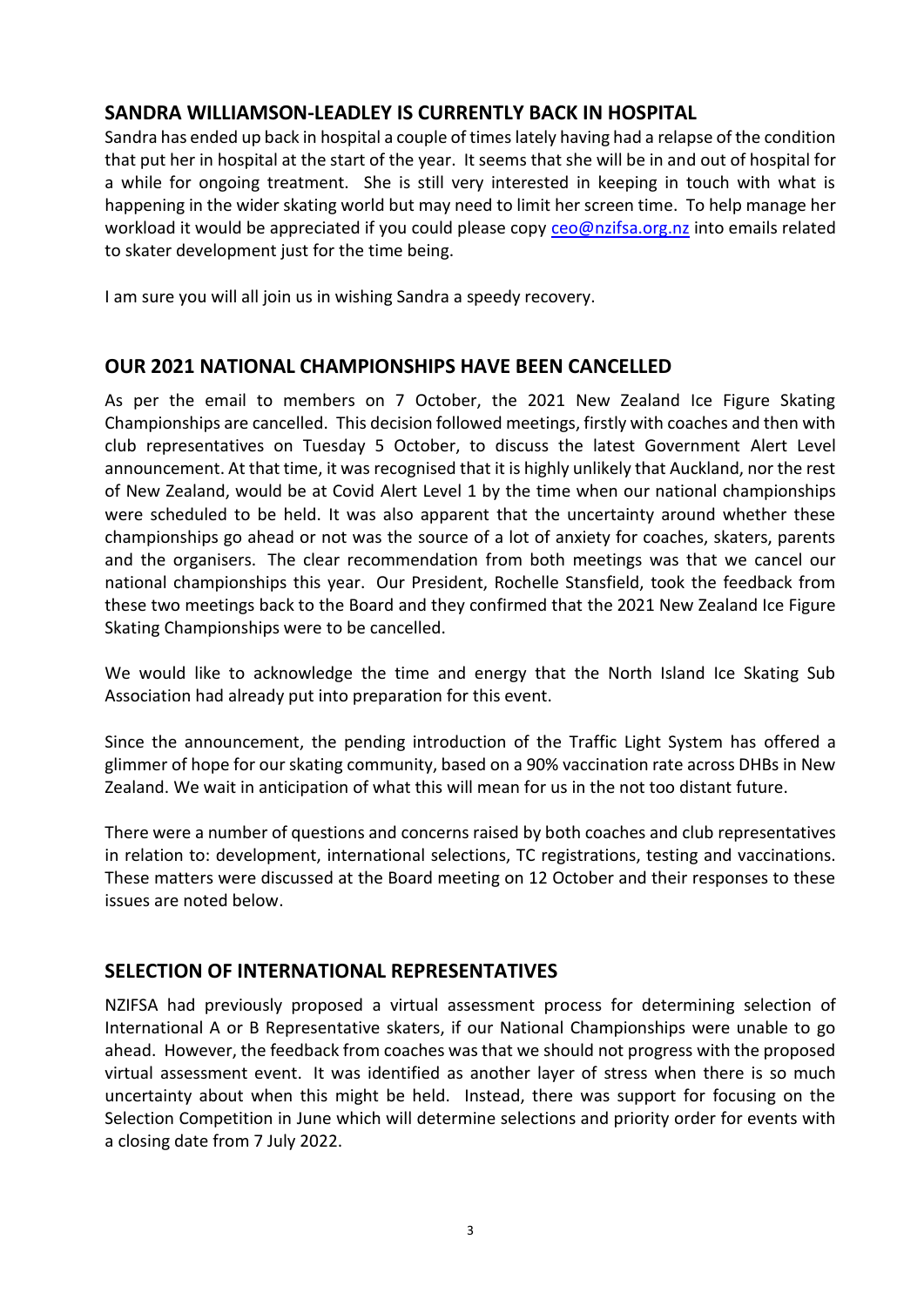For International competitions with a closing date before 7 July 2022, the Board have determined that the existing international selections and priority order for international competitions stand (provided skaters are still age eligible). In the main, these selections will be the same as the selections following the 2020 Nationals, with the addition of selections awarded to our skaters who live and train overseas. If a skater wants or needs to move up a grade to attend an international competition during this period, they may request a monitoring session, and if they meet the TES, would be added to the list below those selections from 2020 Nationals (the same as our overseas skaters). The Test & Competition Secretary and Skater Development Director have been updating the selection lists for the Board to review, and when approved, we will include these in the next newsletter.

# **SELECTION TO DEVELOPMENT SQUADS**

We did have some selections to the Development Squad from the South Island Championships. North Island skaters have not been afforded that opportunity for selection at a regional competition, and with our National Championships cancelled, there is no additional opportunity for selection for anyone. As with international selections, coaches didn't think the additional anxiety of running an assessment event was warranted. However, there are some important implications of being selected to the Development Squad, including the rule that allows skaters in the Development Squad that may miss our 2022 National Championships due to illness or injury being able to request monitoring for selection to International A or B Team.

With this in mind, the Board have confirmed that, in general, we roll over the existing Development Squad selections. However, where skaters have aged out of a grade, we will take a closer look at test levels and competition results to date. In addition, we look at those skaters who were not selected to the Development Squad last year but have competed this year and attained the TES. The proposed Development Squad Selections will be reviewed by the Board and when approved we will include these in the next newsletter also.

# **HOLDING TESTS AT ALERT LEVEL 2**

While the new COVID-19 Protection Framework, with its traffic light system, is on the horizon, we are not quite there yet. In the meantime, the Board have agreed that Tests may be held at Alert Level 2, but only if some very specific requirements are followed. These requirements are currently being finalised and will be communicated to clubs soon. The requirements are likely to include the following:

Clubs apply to the NZIFSA Test & Competition Secretary three weeks prior to when they plan to hold a test session. The application will include the proposed test date, the names of those wanting to test, the test(s) they are wanting to sit, and the name of coach that signed the test form(s), plus the name of any mentor coach (for Probationary Level 1 Coaches), the name(s) and role of any additional people required to run the test session  $-e.g.$  some rinks may require someone to play the music if coaches are unable to run this from rink side.

The NZIFSA Test & Competition Secretary will then put out a call for Judges. Clubs and Sub-Associations must not contact judges directly to ascertain whether they are available or not. It is important that judges are not put in a position where they may feel obligated to judge at Alert Level 2.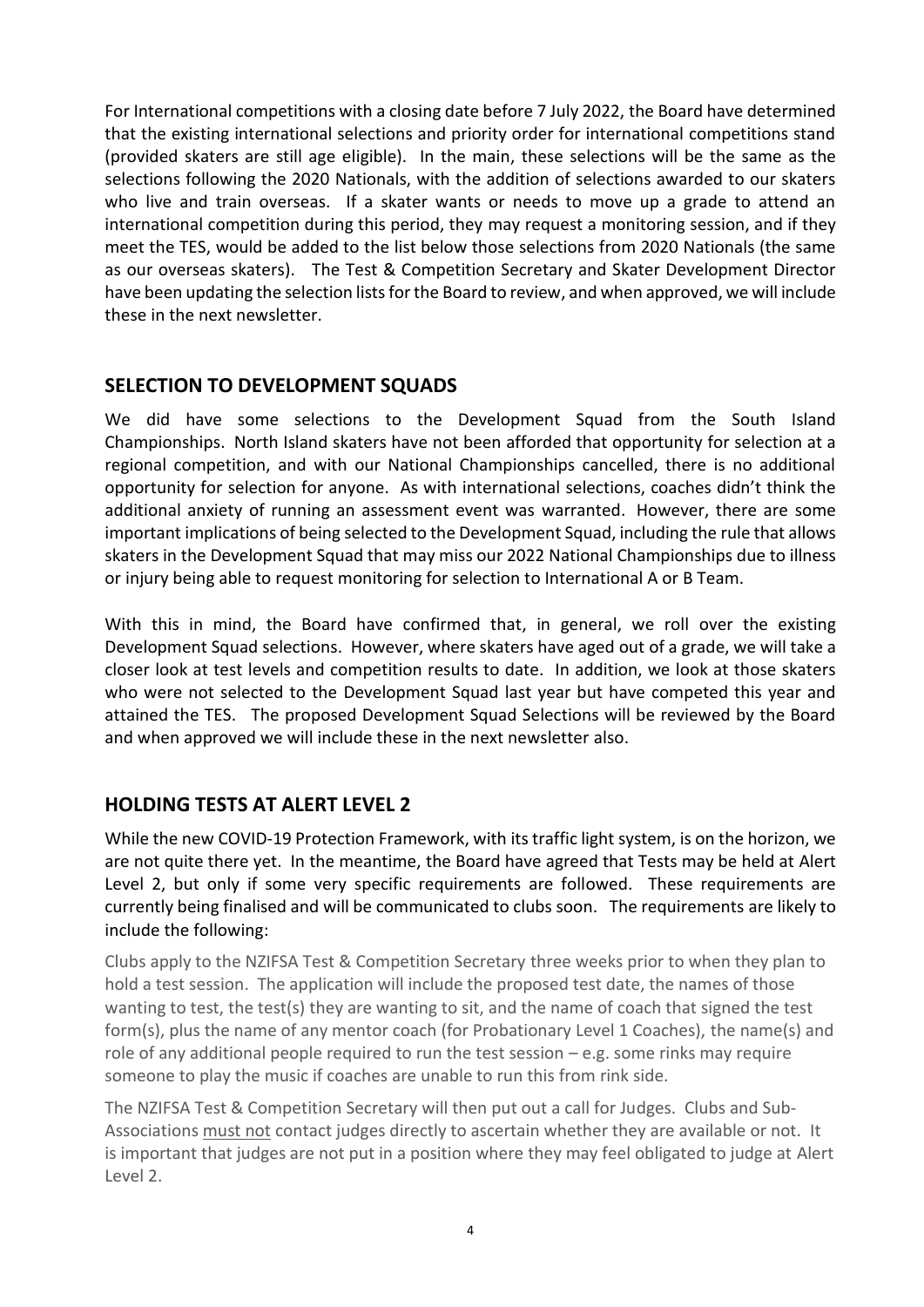The NZIFSA Test & Competition Secretary will appoint the judges and nominate the test referee for each test session. A minimum of two judges will be appointed, and ideally a third judge identified should one of the appointed judges become unwell. Where possible local judges will be used to limit the costs to clubs of bringing in judges.

If a coach becomes unwell, they may nominate another coach to put their skaters on the ice. If skaters are unwell, they would be able to withdraw from the test session without penalty.

Ministry of Health guidelines for Alert Level 2 must be met (contact tracing, sanitization, masks, physical distancing, not attending if they are sick). Further to this:

- In addition to rink staff, only those people essential to running the test sessions will be permitted in the rink i.e judges, skaters and coaches (including mentor coaches). Coaches may be asked to put the skaters on the ice and the test referee may be required to time the warm-ups.
- Parents / caregivers need to wait in their vehicles outside.
- Masks must be worn by everyone, except the skater when they are on the ice for their warm-up and test.
- On completion of their test skaters need to leave the rink.
- Feedback to a skater and their coach will be outside following the test session (masks) and physical distancing required).

# **NATIONALS HOSTING 2022**

The Board has deferred their decision regarding who will host the 2022 National Championships. The NIISSA have been offered the opportunity to submit an EOI to host in 2022, given that they were not able to host this year as planned. Whether suitable ice time is available in Auckland in or around the October school holidays will be key to whether the championships are in Auckland or elsewhere in 2022.

# **SELECTION COMPETITION JUNE 2022**

Our aim is to hold this selection competition at the beginning of June for Basic Novice to Senior grades in all disciplines, plus Mixed Age Synchro. The location and exact dates are yet to be confirmed. The competition will only be for those skaters who are age eligible for international competition in their respective grade. As per the Selection Policy, normally there would be a requirement that skaters were only eligible for selection at this event if they had competed at the previous National Champs. Given the cancellation of the 2021 National Championships the Board have confirmed that for 2022 there will be no requirement to have competed at the previous Nationals, and that the event will be open to all skaters, couples, and teams that meet the other requirements for international selection.

# **WILL VACCINATIONS BE MANDATORY?**

This is a complicated space and NZIFSA do not have the wherewithal to determine the legality or otherwise of requiring groups of people to be vaccinated under the current Alert Level System. Like many national sporting organisations, NZIFSA is looking to Sport NZ for advice regarding the mandating of vaccinations.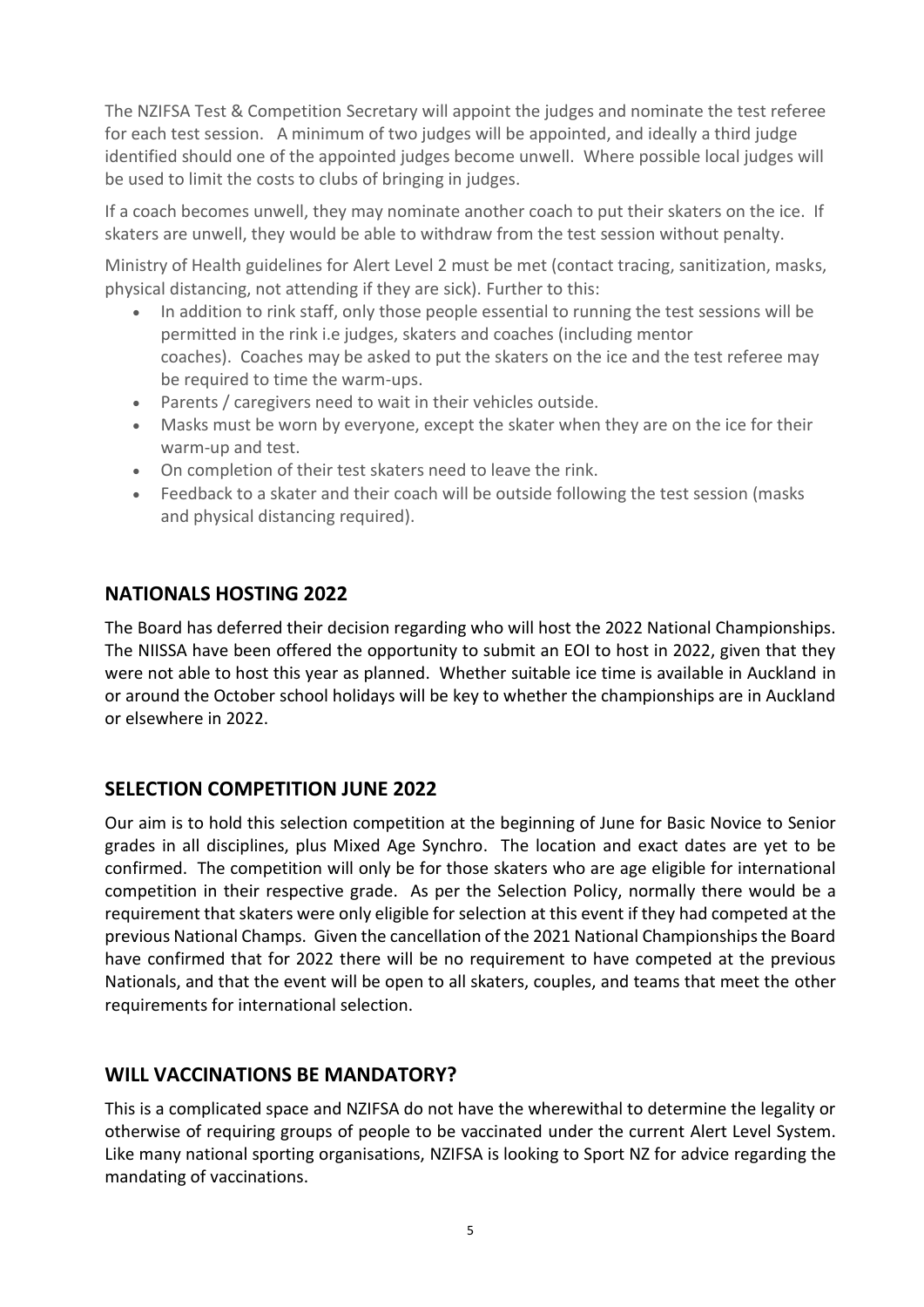In the meantime, we do encourage everyone who is twelve years and over to be vaccinated. Getting a COVID-19 vaccine is an important step you can take to protect yourself and your friends and family from the effects of the COVID-19 virus. It's one way we can protect the welfare and wellbeing of our communities from COVID-19. It's also our best chance of getting all our skaters back on the ice and being able to hold events with minimal risk of transmission.

Under the new COVID-19 Protection Framework, businesses, events, organisations, community, and a range of sectors may legally choose to implement a vaccination entry requirement for customers. NZIFSA have not yet had time to consider whether they will choose to implement a vaccination entry requirement for tests and competitions. However, this is a real possibility that our skating community needs to be prepared for. We encourage you to read the Government information regarding the [COVID-19 Protection](https://covid19.govt.nz/alert-levels-and-updates/covid-19-protection/) to understand what activities are allowed at Green, Orange and Red depending on whether vaccination entry requirements are in place or not.

## **RECENT INTERNATIONAL COMPETITIONS**

Very sadly, Ella Smith was unable to secure the MIQ spot she needed for her return to New Zealand, and had to withdraw from the ISU JGP in Linz, Austria, 6-9 October 2021. It has been a very tough year for all our NZ based skaters who were hoping to compete internationally. We are at least fortunate that our skaters who are based overseas, are now finally in a position to compete at international competitions. We include their placings at recent international events.

#### **Autumn Classic International, Montreal, Canada, 16-19 September 2021**

| Senior Dance | Charlotte Lafond-Fournier & Ricky Kam                       |                         |                                                 |                              |
|--------------|-------------------------------------------------------------|-------------------------|-------------------------------------------------|------------------------------|
|              |                                                             | RD 7 <sup>th</sup> /7   | FD $7th/7$                                      | Overall 7 <sup>th</sup> /7   |
|              | Nebelhorn Trophy, Oberstdorf, Germany, 22-25 September 2021 |                         |                                                 |                              |
| Senior Women | Jojo Hong                                                   |                         | SP 17 <sup>th</sup> /36 FS 14 <sup>th</sup> /36 | Overall 15 <sup>th</sup> /36 |
| Senior Dance | Charlotte Lafond-Fournier & Ricky Kam                       |                         |                                                 |                              |
|              |                                                             | RD 13 <sup>th</sup> /20 | FD $12^{\text{th}}/20$                          | Overall 12 <sup>th</sup> /20 |

### **UPCOMING INTERNATIONAL COMPETITIONS**

We have skaters planning to attend the following international competitions and look forward to reporting on these.

**Tayside Trophy, Dundee, United Kingdom, 6-7 November 2021** Junior Women Ally Landon-Lane

**Warsaw Cup, Warsaw, Poland, 17-20 November 2021** Senior Dance Charlotte Lafond-Fournier & Ricky Kam

#### **Golden Spin of Zagreb, Zagreb Croatia, 8-11 December 2021** Junior Men **Doug Gerber**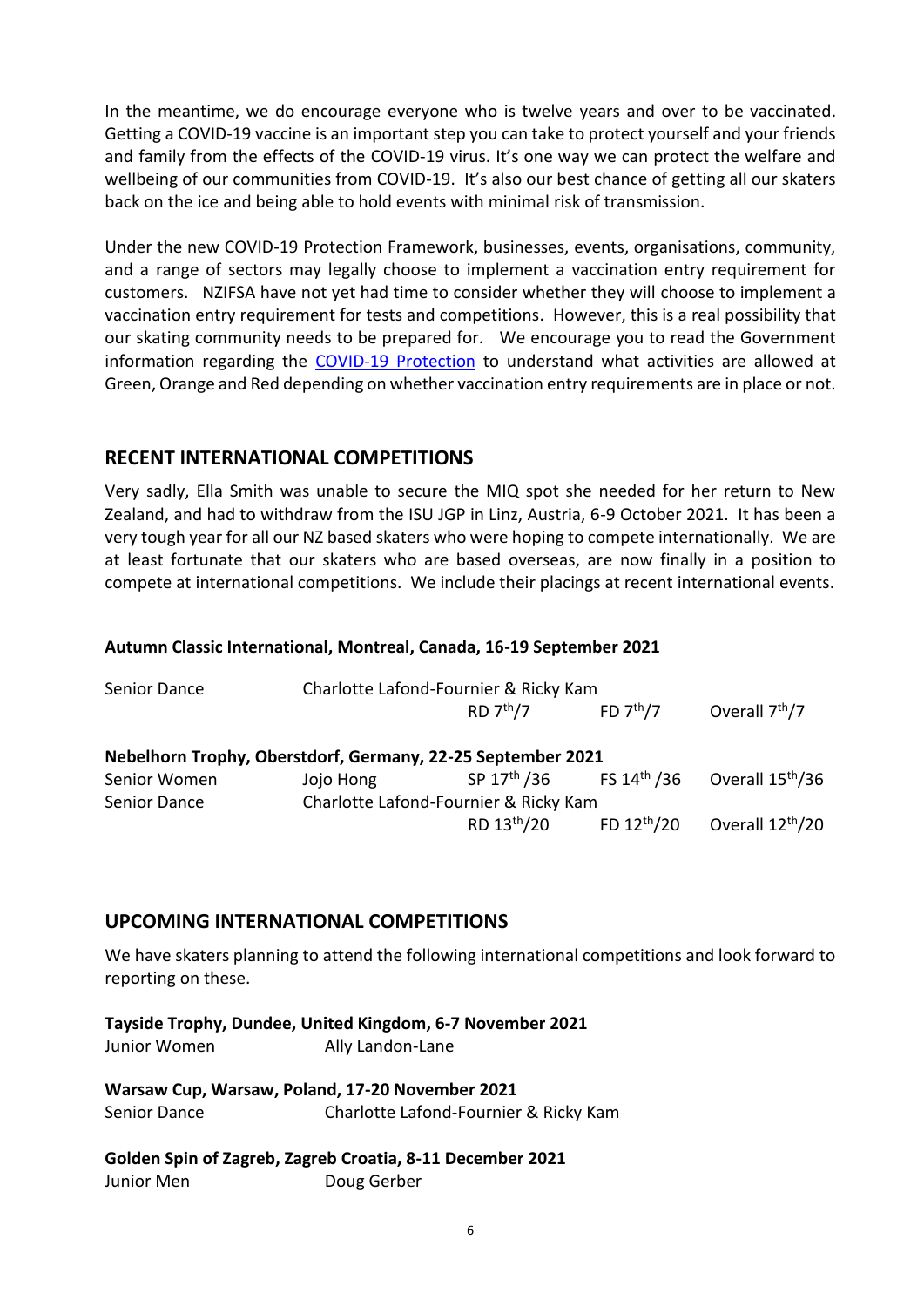|              | Open Belarus Cup, Minsk, Belarus, 16 – 19 December 2021                                 |  |
|--------------|-----------------------------------------------------------------------------------------|--|
| Junior Men   | Doug Gerber                                                                             |  |
| Senior Men   | Doug Gerber                                                                             |  |
|              | 2022 Four Continents Figure Skating Championships, Tallinn, Estonia, 18-23 January 2022 |  |
| Senior Women | Jojo Hong                                                                               |  |
| Senior Dance | Charlotte Lafond-Fournier & Ricky Kam                                                   |  |

**2022 World Figure Skating Championships Montpellier, France, 21-27 March 2022** Senior Dance Charlotte Lafond-Fournier & Ricky Kam

# **CALL FOR TEAM LEADERS**

NZIFSA are seeking expressions of interest from suitably experienced individuals to act as Team Leader for the following two competitions:

- 2022 [Four Continents Figure Skating Championships,](https://en.wikipedia.org/wiki/Four_Continents_Figure_Skating_Championships) Tallinn, Estonia, 18-23 January 2022
- 2022 World Figure Skating Championships Montpellier, France, 21-27 March 2022

For all events with two or more skaters NZIFSA aim to appoint a Team Leader who is not a skater's coach or parent. Where there is only one skater attending, we may name a skater's coach or parent as an unfunded team leader. We already have two entries for Four Continents, and we are hopeful of having at least two entries for the World Figure Skating Championships.

Availability to attend the competition as a Team Leader must not be dependent of attaining a place in MIQ. Appointment of a funded Team Leader for the World Figure Skating Championships may be dependent on whether we have more than one entry.

We are seeking expressions of interest from individuals who have sufficient experience of international competitions, ideally either as an official or coach, to be able to coordinate the activities of our team members. They need to be able to handle crisis situations as well as routine administrative tasks; be team players who can work with all athletes, coaches, judges, parents, and administrators; have knowledge of the NZIFSA rules and agreements surrounding international participation; and has local knowledge ideally including the ability to speak the local language.

If you are interested, please contact our Secretary, Fiona Marsh, at [secretary@nzifsa.org.nz](mailto:secretary@nzifsa.org.nz) by **Friday 5 November** and we will send information regarding the job description, funding and the application process.

# **RESULTS FROM RECENT OVERSEAS CLUB COMPETITIONS**

**South Australian State Championships, Adelaide, Australia, 9 – 10 October 2021** Senior Men Doug Gerber results still to be determined This competition was held as a virtual event and the results from this may not be available for another couple of weeks.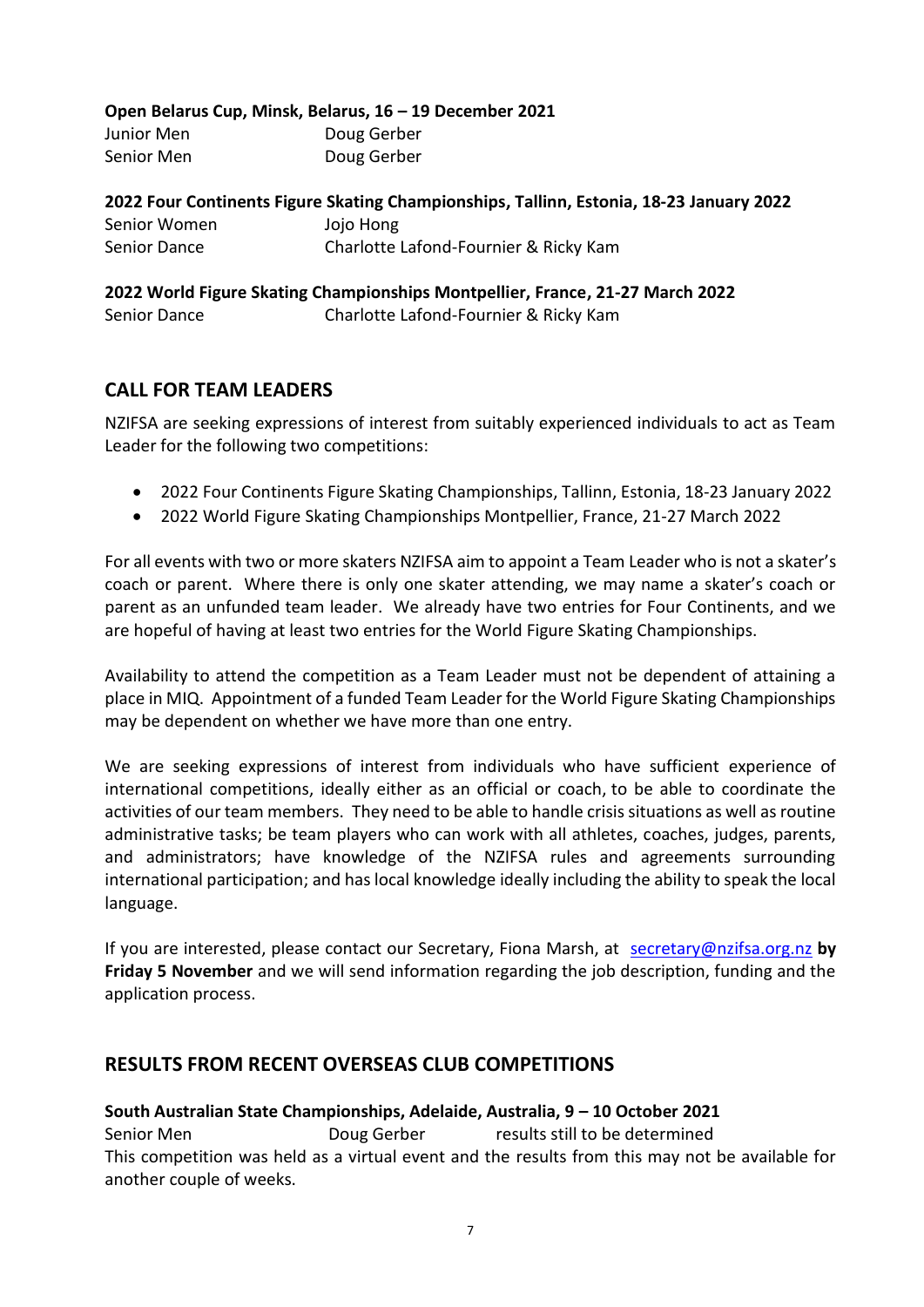# **UPCOMING OVERSEAS CLUB COMPETITIONS**

**Swan Trophy, Perth, Australia, 30– 31 October 2021** Senior Men **Doug Gerber** 

### **ANTI-DOPING AND YOU - THIS IS FOR ALL SKATERS, NOT JUST REPRESENTATIVES**

NZIFSA are committed to supporting Drug Free Sport New Zealand anti-doping education programmes as part of keeping our sport clean and free from drug cheats. We had planned to hold an anti-doping seminar during our National Championships and are now looking at whether we offer this on-line or during the Selection Competition in June.

### **Drug Free Sport New Zealand information for all.**

While we often focus our anti-doping education on our higher-level athletes, the anti-doping rules apply to all our skaters, and we'd like to help you understand more about this. Do take the time to check out the information on the Drug Free Sport New Zealand [https://drugfreesport.org.nz/.](https://drugfreesport.org.nz/) They have really handy link to the Global Drug Reference Online (Global DRO) that provides information about the prohibited status of specific medications based on the current World Anti-Doping Agency (WADA) Prohibited List. Even common medications can contain ingredients that are prohibited in sport; and certain methods of administering medication (for example, by injection or by topical gel) may be prohibited.

Drug Free Sport New Zealand also has some e-learning resources that are well worth making time to look at<https://drugfreesport.org.nz/education/e-learning/>. From the "Clean Sport 101" that is a good place for anyone to start, through to the seven-module Level Two e-learning course is designed for athletes and support people who have had previous Anti-Doping training.

#### **The ISU Pocket Learning 'Anti-Doping & You' series.**

Back in July the ISU announced the Pocket Learning Anti-Doping & You (**P**.**L.A**.**Y**) series by Pure as Ice, for our Skating community to learn about various aspects of Anti-Doping & Clean Sport. This information can be read alongside the DFSNZ information. The first topic they discuss is on 'Whereabouts Management'. While we don't have anyone on the Whereabouts list, this is something that our International Representatives should be aware of. The second topic is around Therapeutic Use Exemptions. The links to both these documents are provided below. [QUICK P.L.A.Y's #1](https://www.isu.org/docman-documents-links/isu-files/documents-communications/clean-sport-1/25976-quick-p-l-a-y-1-whereabouts-management/file)- Whereabouts?

Quick P.L.A.Y's#2- [TUE Management](https://www.isu.org/docman-documents-links/isu-files/documents-communications/clean-sport-1/26116-quick-p-l-a-y-s-1-tue-management/file)

If you have any questions regarding Anti-Doping, please contact Preeya Laud, our Anti-Doping Officer, at [anti-doping@nzifsa.org.nz.](mailto:anti-doping@nzifsa.org.nz)

### **FROM THE ISU - THIS IS #UPAGAIN: A FIGURE SKATING DOCUMENTARY**

When the COVID-19 pandemic hit, the world of sport came to a standstill. Uncertainty loomed and the Figure Skating season seemed doomed. After the cancelation of some major ISU Championships, the news informing about the imminent staging of the ISU World Figure Skating Championships brought divided opinions within the Figure Skating Family.